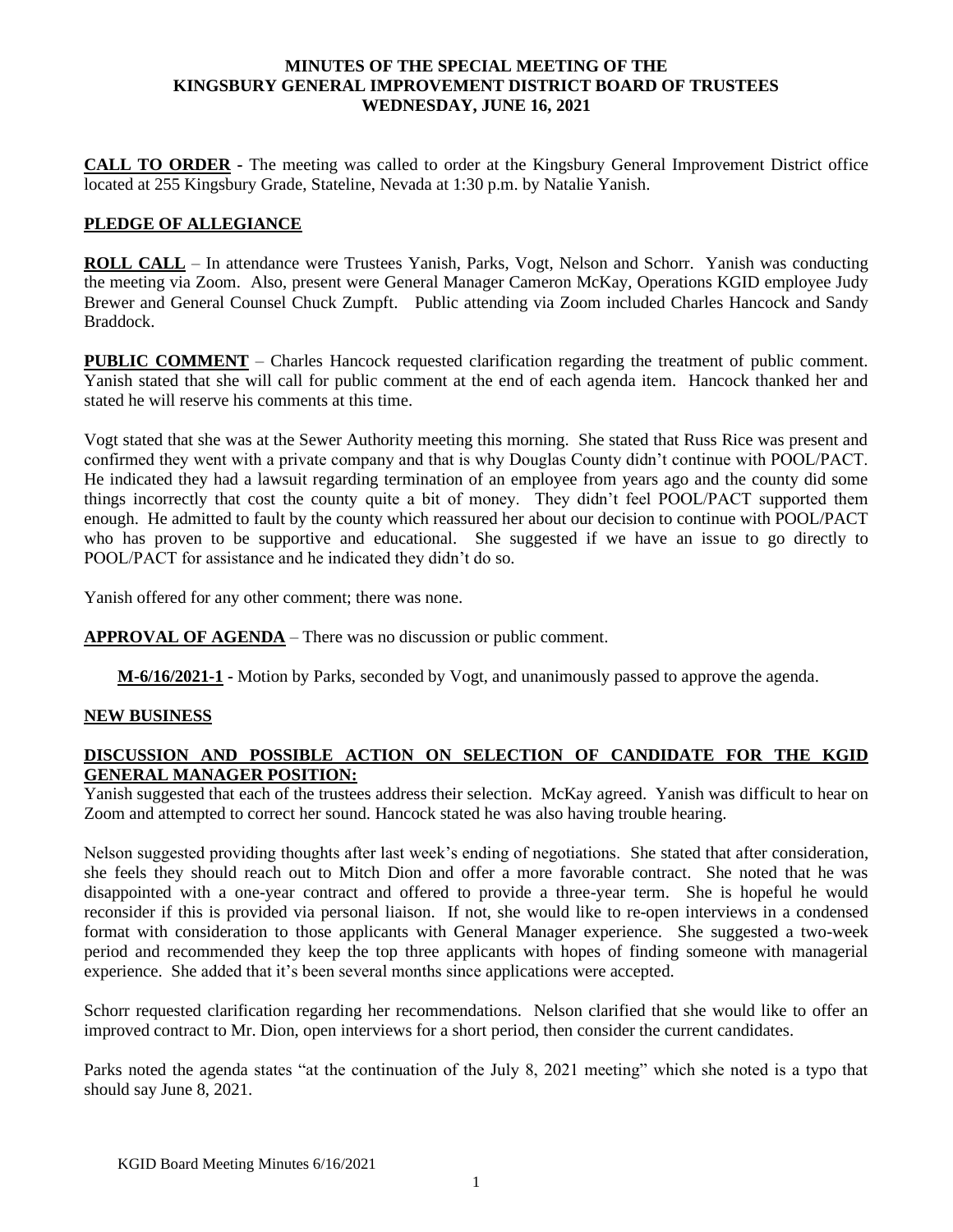Vogt stated that she also agrees with Nelson. She questioned if there is a time limit requirement for the posting and McKay confirmed there isn't. She stated that she would also like to consider the other top two candidates. She communicated personally with Mitch Dion because she felt that they had a rapport. She read from her email from Dion that stated *"Darya, thanks for your understanding but I would appreciate not being considered any further.*" She noted this is a decision from he and his wife, based on prior experience in Calaveras County that affected their reputation. As he felt he did not have the full support of the Board, he is not willing to put himself in that situation again.

Parks verified that Dion would not consider a new offer. Vogt added that she would prefer not to bother him as he made this very clear, and he could be considering new options. Nelson questioned if he stated that he could provide referrals. Vogt confirmed that he stated that he would be happy to help the district find a great General Manager. Parks questioned if there is any detail regarding that offer and Vogt confirmed no. Vogt questioned how he could provide assistance, or a recommendation given his perception of the Board. She noted it is possible that he personal experience in Calaveras County is a major factor. She suggested either opening up interviews for a short period or considering one of the top candidates.

Parks stated that she would have like to negotiate with Dion further by offering for him to provide his terms to reconsider. She verified that it doesn't sound like he wants to be bothered. She stated that she disagreed with the way the Agenda Item was written. She read as follows: *"A lot of damage would be done to the KGID reputation and man-power would certainly suffer if the wrong decision is made."* She stated that she was insulted by this as there would not be any damage to the KGID reputation. She stated that there have been many manager changes, and there was even a period without a manager. If McKay has trained the employees well, they should be able to carry on. She noted that a manager is needed but doesn't feel it is an emergency situation. She feels that this is recommendation to hire Garden. She noted that McKay was gone most of May and Garden carried on in his absence. McKay replied that he was still in contact on a daily basis during his absence. He added that he wasn't intending for Garden to be hired. McKay cautioned that they will have repercussion from a wrong decision. Parks replied that they still have to try.

Parks commented that Garden should be able to step in for the transition to General Manager since he is applying for the position. She commented that she doesn't support McKay's extended contract. She suggested contacting Dion, re-opening interviews, and considering Dirk Dornburg, the General Manager from Kirkwood, in addition to Kim and Brandon Garden.

Schorr stated that the Board has reviewed the candidates over the past months. He noted that after starting with 40-50 candidates, it was narrowed down to three and the top candidate, Mitch Dion chose not to accept. He would not renegotiate with Dion as the compensation package was near \$200K. He stated that in his experience, a candidate does not turn down a contract for the inability for the board to have consensus. He noted that the board is quality because they disagree professionally and respectfully. Therefore, he feels the candidate declined for other personal reasons. He would not recommend going back to Dion as he did not complete the final negotiations.

Schorr noted that there were three quality candidates and now we have two qualified candidates, and he would support either. He offered for Parks to propose considering Mr. Dornburg as a motion. He suggested considering the next two candidates as he doesn't feel it's appropriate to start over.

Yanish stated that she agrees with Schorr. She doesn't feel that we have run out of options. She feels re-opening the interviews would be a step back, noting the progress to narrow down the candidates. She noted that the remaining candidates should be considered and suggested choosing a candidate and starting the negotiation process. She doesn't see the benefit of starting the process over and doesn't anticipate receiving an exceptional new application. She suggested addition feedback from the trustees.

Nelson requested comments from McKay, Brewer and Zumpft and Yanish agreed.

McKay didn't have any comments. Brewer agreed with pursuing one of the top candidates already chosen.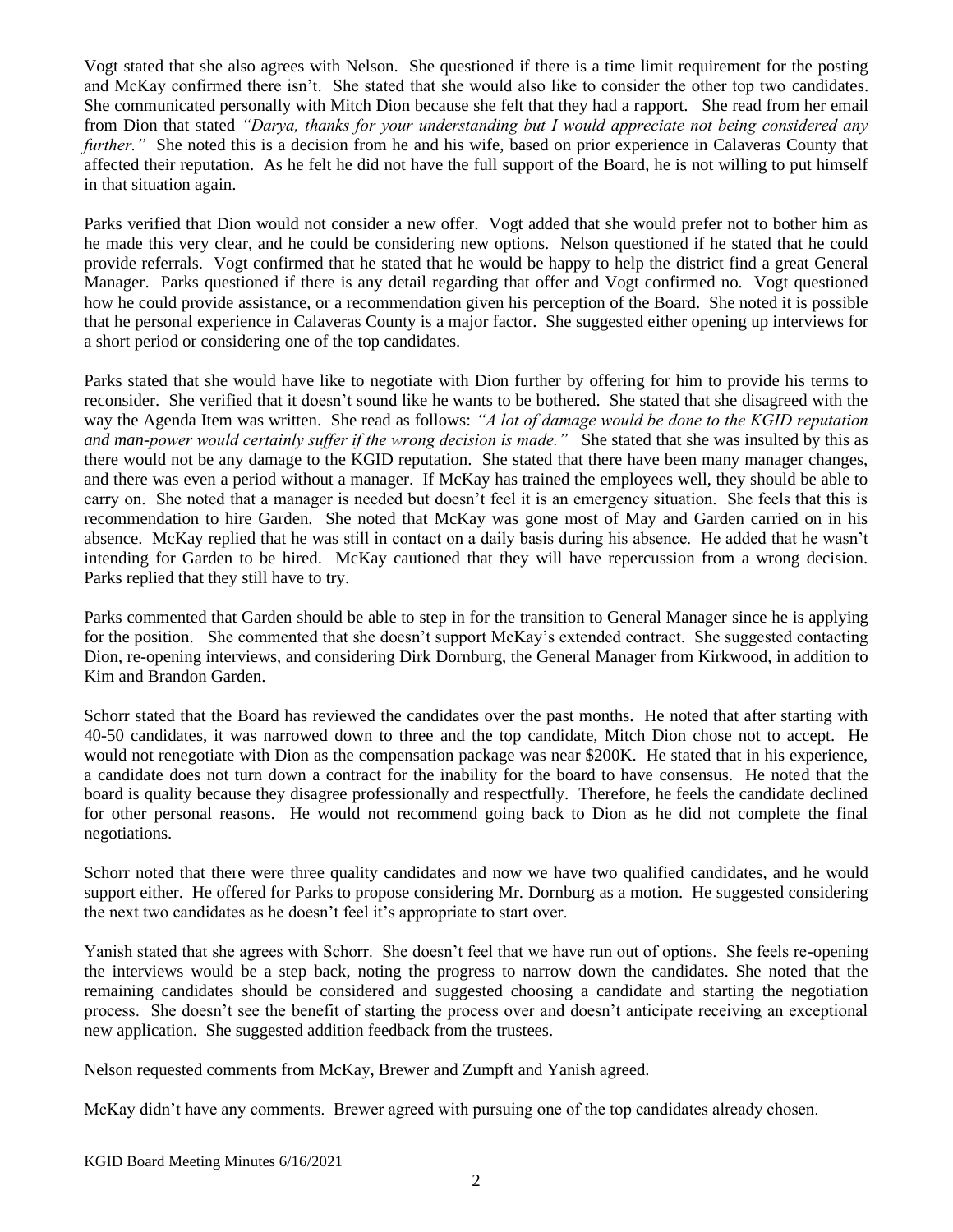Nelson commented that the top three candidates weren't the type of people she was interested in pursuing. She only had interest in Dion because of his past experience.

Schorr questioned a fourth candidate. Nelson replied that she doesn't have another candidate she would like to consider, noting that Dion and Hickman had managerial experience. She added that Hickman wasn't a great fit. Schorr confirmed that she would prefer to open it up again to review another 50 applications. Nelson suggested including managerial. Parks stated that she supports waiting a couple of weeks.

Yanish confirmed Nelson's intent is to change the rating scale or job description to include General Manager experience. Nelson suggested considering applications with managerial experience, noting that the description could be changed or not.

McKay explained that the job description would have to be reapproved by the Board. He stated that the description could say General Manager with Public Works Experience. Parks noted the abbreviated time frame should be included.

Parks requested Zumpft's opinion. Zumpft confirmed this is not a legal matter and he would be commenting as a member of the public. He noted this is a board decision and if the trustees aren't comfortable with the candidates they have, then they should expand the candidate pool. McKay agreed and noted the job description approved includes extensive duties and qualifications needed that tie into public works.

Schorr commented that it is an assumption that the trustees are not satisfied with the quality of the pool. He noted that Nelson is not, but he is not sure of the rest of the trustees and suggested comments. He speculated that Yanish is also in favor of the last two candidates. He clarified that he supports pursuing the two remaining candidates.

Vogt stated that she supports a two-week posting for more candidates. She indicated that she has days this summer that she will not be available and noted that this is an important decision that she would like to be part of. She reminded the other Trustees that meetings may conflict with vacations. In her opinion, Dion was an outstanding candidate, and it is difficult for her to settle with the remaining candidates as his qualifications were superior. She would be willing to repost for a short period of time.

Parks questioned where the position is posted and McKay replied APWA, AWWA and National Rural Water. In response to her question regarding timing, McKay stated that he could get it posted in a couple of days and estimated Friday. Parks stated the sooner the better.

Vogt stated that it is critical that we are all on the same page moving forward. She noted that she may also be responsible by being critical of dependent coverage of health insurance. She feels more relaxed knowing that McKay can assist KGID on an interim basis. The noted that the Board generally gets along, and we need to agree before we present something. Parks agreed that we need a united front.

Yanish stated that we have already gone through the process of eliminating candidates and retaining the good ones. She would like to move forward with the two remaining candidates because she thinks it is a fruitless effort to try to recruit new people this far along in the process. She would feel differently if we had exhausted other candidates, but that is not where we are right now. She noted that public meetings are required to discuss the contract making the discussion public for transparency. She noted that the Board is possibly split regarding the next steps. She suggested a motion to move forward.

Nelson questioned if it would be appropriate for public comment and Zumpft confirmed yes. The Board invited Hancock to add to the discussion.

Hancock disagreed with Schorr's comments that the Board was unified and commented that it was a disaster and embarrassing on June 8, 2021. It was unprofessional, dysfunctional and he wouldn't blame anyone for not wanting to work for a board like that. He stated that much of the conversation should have been held out of the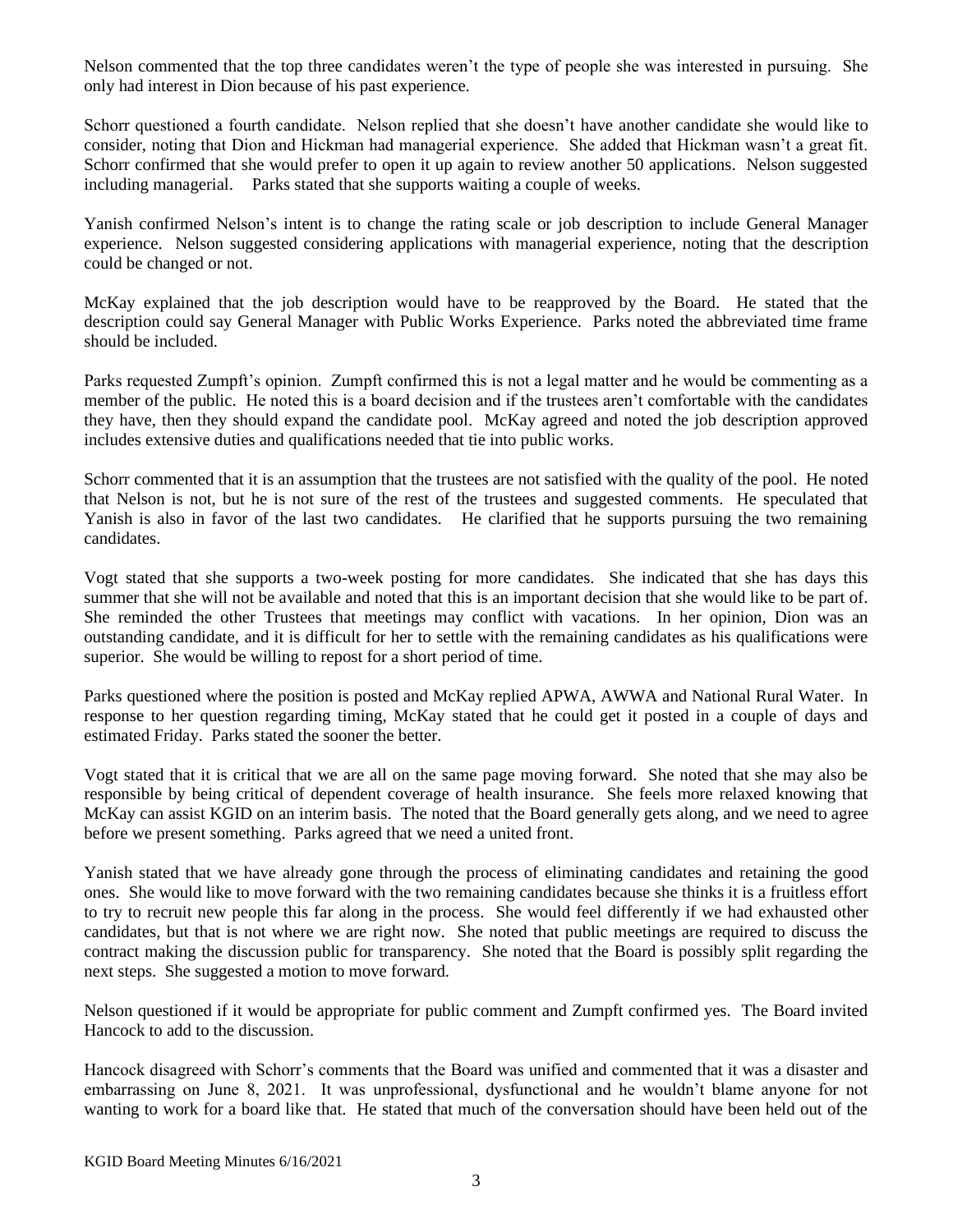public realm and they should not have invited the candidate to attend the meeting if you were not ready to present a unified contract. He believes the Board made a mistake.

Hancock stated that the Board needs to unify and make him an offer. He noted that faxing him an offer prior to making changes was totally wrong. He suggested offering more money, noting that Yanish wanted to save KGID money. He offered to volunteer his time for free and it was not accepted. He suggested offering the contract as a unified board to demonstrate that you can work together. He added that Dion appears to be the best candidate and noted that he has already proven himself and doesn't need to do so in order to get more money. He cautioned that the repercussions could be that the Board would hire a General Manager that would not be ideal. If he rejects the offer, he supports Nelson's recommendation to look for additional candidates. Hancock stated that he heard Garden may not be interested in the position, which leaves only one remaining candidate. He stated that he understands that the remaining candidate doesn't have a water background. He restated his recommendation to provide an improved offer to Dion first, then proceed with finding other candidates. Hancock stated that he has discussed this with many people, and they all feel the same.

Yanish offered for any other public comment.

Sandy Braddick stated that she has never sat on a board or been involved with a company with a board. She noted that the offer was made without complete agreement between all of the board members. She doesn't understand how the offer was presented if they all didn't agree.

Schorr stated that the strength of the board is not 100% consistency on how they deliberate. He noted the importance of disagreeing, even regarding important decisions such as this. He noted that everyone provides their opinion regarding the quality of the candidate. Braddick stated that in her opinion, an offer should not be made without 100% consensus of the board. She noted that the Board continues to deliberate, and they will never agree and will be paralyzed with disagreement.

Vogt noted that other factors contributed such as McKay's departure at the end of June/early July. She noted the advertising of meetings takes time. She acknowledged that they were rushing, but that has now changed based on McKay's availability to continue to provide service to KGID. She now feels that they can provide due diligence to find a candidate that meets all of the qualifications. She noted that there have been many meetings and not all Board members could always be present for discussion. She added that she has cancelled many personal appointments to accommodate the various meetings. She noted that Trustee Schorr and Zumpft were not available during an important meeting. She added that they started three months ago with 50 candidates and have reviewed each one and talked to many. She stated this is a difficult process and they will do more planning moving forward.

Yanish thanked Braddick for her comment.

Hancock requested to make additional comments. He noted that he brought this to the Board's attention in June 2019 and June 2020. The Board spent two months on a committee that returned with a recommendation to extend McKay's contract. The Board wasted at least one year and two months on this and he added that he has no sympathy. He commented that the Board does not have to have a consensus, but they have to agree on the contract. He stated that the problem was that a contract was presented and then reneged on the contract. He restated his recommendation to offer a better contract to Dion, to include the 80 hours of administrative leave, sick leave and a longer term, to coincide with McKay's existing contract. He pleaded with the Board to do their job.

Yanish offered for public comment from anyone who hasn't commented; there was none. She offered for the Board to discuss further or make a motion. Schorr requested further discussion.

Vogt stated that she agrees with Schorr. She doesn't disagree with offering Dion an improved contract, noting that he may have other reasons for not joining KGID. She agrees that maybe there are family reasons or maybe he enjoys his current job.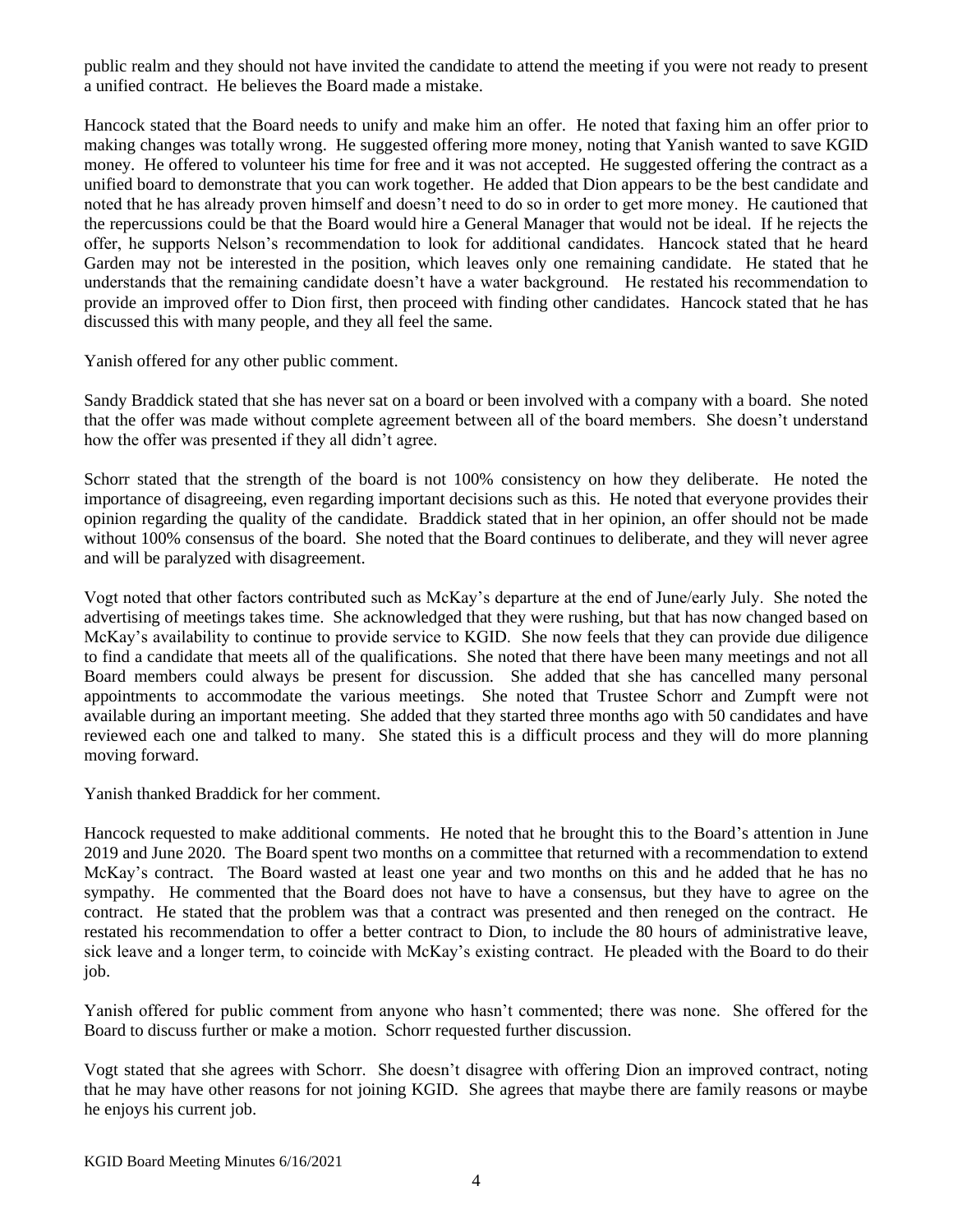Parks stated that Dion's comment to McKay were that he wanted a full consensus of the Board. Schorr replied that the Board doesn't always have to have consensus. Parks stated that the Board should have had set numbers and not made changes to the contract. Schorr agreed that the meeting did not go well. He noted that Dion withdrew before final negotiations of the contract.

Vogt commented that he requested time to review the contract with his wife, which might have been an indication that he wasn't feeling good about it. Schorr stated that he could have returned with new terms. Schorr questioned how to proceed with Ms. Rigdon and if she needs to reapply. He questioned the status of the other applications received.

Nelson explained that she feels they should expand the search and keep the applications received. She noted that the top eight applicants interviewed all have the water experience requested and the others did not.

Schorr stated that the quality of an employee will be confirmed in a year from now and is difficult to determine at this time. He confirmed with Nelson that Ms. Rigdon would not need to reapply.

Yanish stated that she thinks the board needs to decide if they are going to approach Dion with a new offer, which she doesn't think is feasible. She requested the E&O officers McKay and Brewer to review email correspondence between Dion and the board for fair hiring practices. She noted that he doesn't want to be contacted and questioned any liability for doing so. She is against trying to renegotiate with Dion based on the information presented.

McKay stated that he feels it would be appropriate for him to contact Dion on behalf of KGID with the new terms. Parks stated that she felt all of his requests have been met. McKay offered to provide a revised contract to include these terms. Parks questioned if a three-year contract could be terminated, and McKay confirmed adding notice could be provided.

Vogt noted that all of the trustees should agree in order to have consensus. She feels that Dion did not want to be at odds with the Chairman, adding that the Board is generally very approachable and works together. She noted that his prior experience may have affected him.

Yanish noted that the Board will not always be the same and the General Manager should be able to communicate with the Board of Directors as it will fluctuate over time. She suggested deciding if we are going to pursue Dion first, in order to decide how to proceed from there.

Parks stated that she would like to offer Dion a contract. She suggested that McKay write something up to be reviewed by the trustees. She suggested extending the contract to three-years. McKay suggested completing the contract with Zumpft for the board to review separately. He reminded the Board that they are not permitted to respond to the rest of the trustees.

Yanish noted that there are different opinions regarding compensation and other terms included in the contract and she still has the same opinion.

Schorr stated that he is not supportive with pursuing Dion, as he withdrew from negotiations.

Vogt stated that she would support pursuing Dion if all of the trustees were on board, in order to present the terms with a statement that the board agrees. She stated that she respects Yanish's position, but this candidate is outstanding from the others, and she questioned her reasoning.

Yanish stated that she was outvoted on her original preference regarding salary, but she still stood behind the Board. She explained that the original contract agreed upon by the Board was already higher than her limit and that's why she was against it. She feels an employee should be with KGID for some time before receiving tenure benefits. She noted that he may not be happy here if he expects a Board to be in unison to vote for more compensation.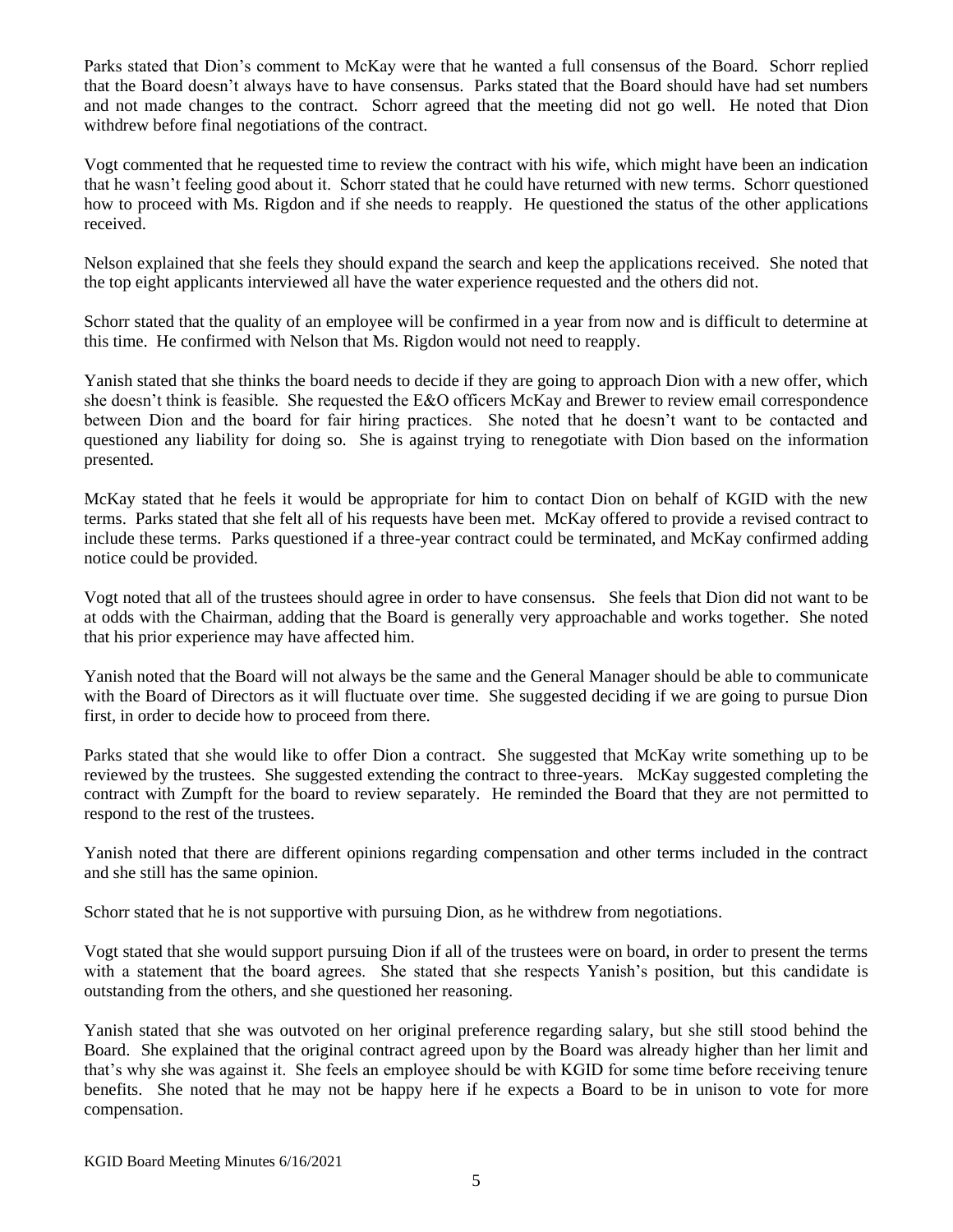Vogt stated that she would rather pay someone now to have someone competent in the position to manage the district. She would prefer not to have to come in herself to perform these duties. She explained that an extra \$40K-\$50K for a seasoned person offsets the potential problems and money that could be spent when someone inexperienced is in charge.

Parks commented that she feels Dion was satisfied with the salary of \$142K. Zumpft noted that the initial amount offered was too low.

Nelson recalled that he indicated the terms appeared acceptable and he just needed time to review. His comments later were that he was uncomfortable with a one-year contract because he would be giving up a lot by moving and would be missing out on the job security of a longer-range contract. He also stated that the board wasn't unified. Nelson suggested extending the contract to three years and raising the amount. She would like him to consider, as he was our first choice.

Schorr noted that he didn't attempt to negotiate a longer contract and instead withdrew. Parks stated that she thought he felt those were the final terms. Vogt offered to read the email again but speculated that he didn't feel good about the contract.

Parks supports offering the contract for three-years and increasing the amount to \$144.9K. She noted that it wouldn't take much time and suggested starting the process for the advertisements as well.

Yanish questioned if there is a concern from E&O regarding his request not to be contacted. McKay confirmed he could be contacted again. Brewer noted that he did not make this request to McKay or herself. Vogt stated that she contacted Dion after his last communication with McKay. Yanish stated that she would like a recommendation from McKay, Brewer or counsel regarding communicating with the candidate directly. McKay cautioned against separate discussions with the candidate, noting that going forward the candidate should be dealing with the staff or legal counsel directly.

Yanish confirmed that she is against pursuing Dion as she doesn't feel they will be able to make him comfortable. As General Manager, he will be working closely with the Board, and he may either lack those skills or be more worried about his personal reputation. She offered for a motion regarding Dion.

Nelson stated that if Dion were to join KGID, Yanish would still not agree that he is a good candidate. If Dion were to read the Minutes, he would not be pleased with Yanish's comments.

Yanish stated that he was a very qualified candidate, but if he wants the compensation and benefits tenure is required to renegotiate. She explained that the reward system is generally used in business and government agencies. She acknowledged that he is qualified but felt he was asking for more than the district should pay for someone just starting. She noted there is less confidence now that he was unable to complete negotiations.

Vogt stated that he would help us look for a good General Manager. She suggested pursuing this if an offer isn't made. Parks suggested doing both. McKay agreed. Yanish stated that she would not be in support of a candidate working in the interim and the Board clarified that wasn't the intent. Nelson explained that he may know of a candidate.

Schorr stated that he would not have a candidate that withdraws to assist with additional candidates. Vogt explained that one of Dion's skills in mentoring and he has placed managers around California. She doesn't feel it would be harmful to receive referrals from him. She noted this would be a short process and worth the try. He next suggestion would be to pursue the remaining two candidates. Parks questioned if any other trustees would like to discuss any other candidates and Vogt replied she would not.

Zumpft requested to comment. He stated that if a candidate requires unanimity from a Board, that is an unrealistic expectation. He stated that if that was the case, only one person would be required. He stated that if the Board were to reach a conclusion that Yanish disagreed with, she would still support the Board. He would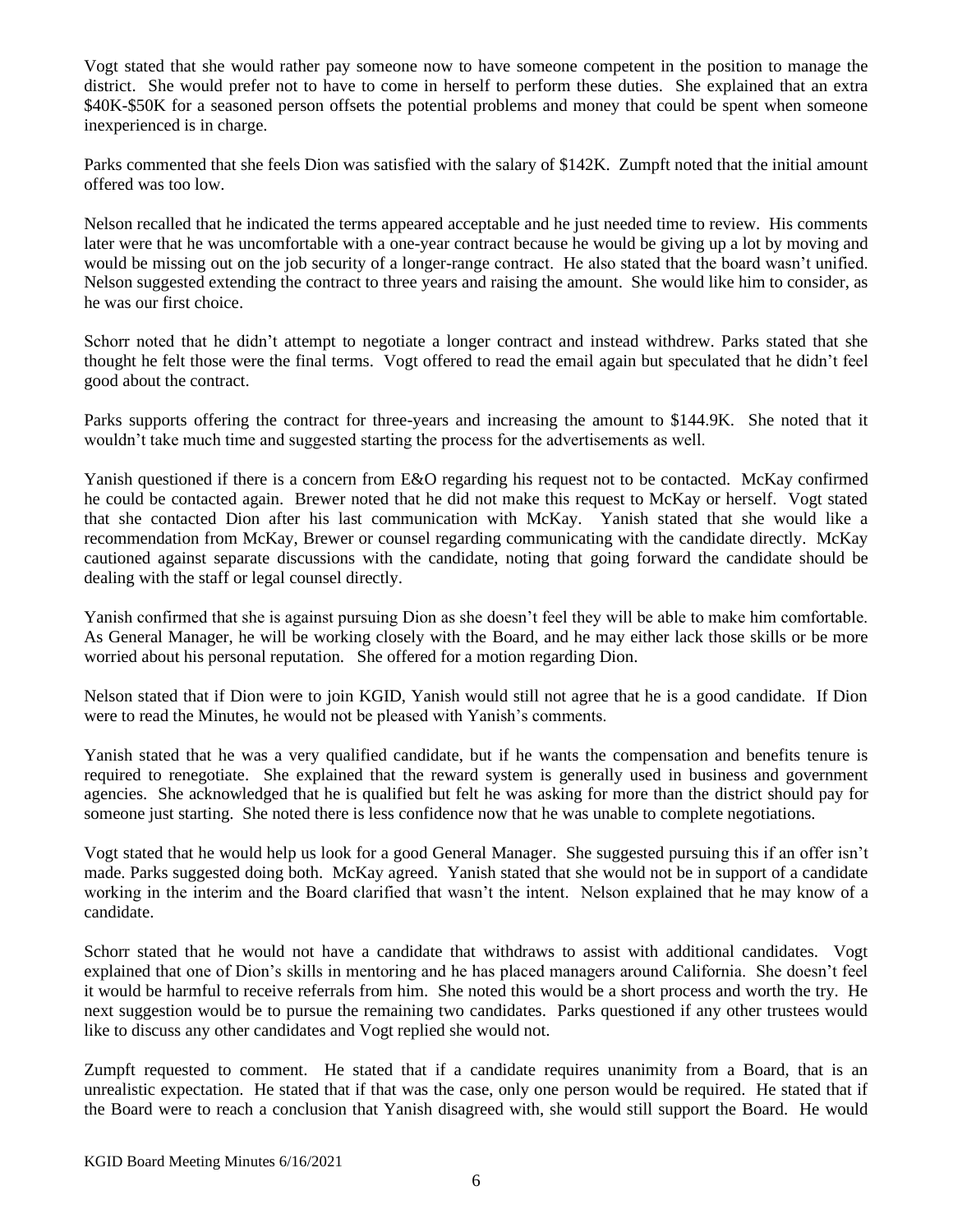suggest a motion regarding extending an offer to Dion. If outvoted, he hopes the other trustees will support the Board, despite the outcome. He noted the repetitiveness in the conversation and suggested a motion.

**M-6/16/2021-2 -** Motion by Nelson, seconded by Parks, and passed to extend an offer of employment to Mitch Dion. Yanish and Schorr opposed, motion passes.

Yanish offered for further discussion. She offered for public comment.

Hancock stated that Yanish and Schorr haven't hired someone at this level before. He cautioned that they will not get the level of candidate they are searching for with the benefits offered. He disagreed with the statements that they have to prove themselves when the interview process has already determined the candidate's qualifications. He cautioned that money not spent now, will be spent later. He pleaded that they offer Dion a contract with a higher amount, such as \$145K and thanked the Board.

Yanish thanked him for his comments. She offered for any other comments; there were none.

Parks suggested amending the contract to Dion with a salary of \$145K for three-years with the other terms included. Vogt questioned the prior amount which McKay confirmed was \$142.5K. McKay questioned if there were any changes to health benefits to include dependents. Brewer confirmed the additional amount is \$600 monthly. Nelson questioned how this would be written. McKay explained that a spouse is a dependent covered unless they have health insurance provided by their employer. Nelson verified that dependent children under 26 would also be included. She questioned the union coverage which McKay explained includes dependents and Garden also has dependents. Nelson suggested keeping that the same. McKay confirmed it will be a three-year contract. Parks confirmed the terms to include three-weeks' vacation, three-year contract, \$145K, two-weeks administrative leave and the other items are included.

Vogt noted that she requested the statement regarding increases be removed from the contract and she is willing to add it back in. She recalled the statement is salary increases may be considered based on performance. McKay stated that this doesn't have to be included in the contract and can be noted in a review. Vogt speculated it wasn't noted on McKay's original contract but included in the example version provided. Zumpft stated that the statement has no legal function as salary can be increased at any time, but it can be included.

McKay verified if a motion is required. Zumpft advised that a motion is required regarding the terms of the offer. Parks clarified that the only changes are the salary and terms. McKay stated the dependent coverage is also a change. Schorr added that this is a significant change. McKay stated it is unknown if Dion has children. Yanish cautioned that fair hiring practices should be considered regarding this discussion.

Schorr questioned if the benefits are 100% paid by KGID and McKay explained that all employees are currently 100% paid by KGID. Schorr stated that he is not in favor as benefits are designed to be participatory and not 100% paid. Parks stated she would also like to revisit this. Parks stated that the compensation isn't equitable as the benefit depends on the number of dependents. Zumpft noted that as of today, employees and dependents are paid for by KGID. Schorr agreed that this is for a new candidate and the justification isn't correct by basing it on the union plan.

McKay verified the terms to include health benefits. In response to Nelson's question, McKay indicated that the employees earn one day per month in sick leave. She recalled they reduced it to eight. McKay requested clarification. In response to Nelson's question, Zumpft confirmed that a mediation clause was added as the very last paragraph.

Yanish restated her feelings about a new employee receiving such benefits. She requested clarification regarding the total days off paid per year. McKay clarified that he would receive ten days of administrative leave, fifteen days' vacation leave, twelve days sick leave, plus eleven holidays.

Zumpft explained that the administrative leave isn't leave and compensates the employee for doing other work for the district that's not in the office. He confirmed that it is not used as personal time and McKay agreed. Yanish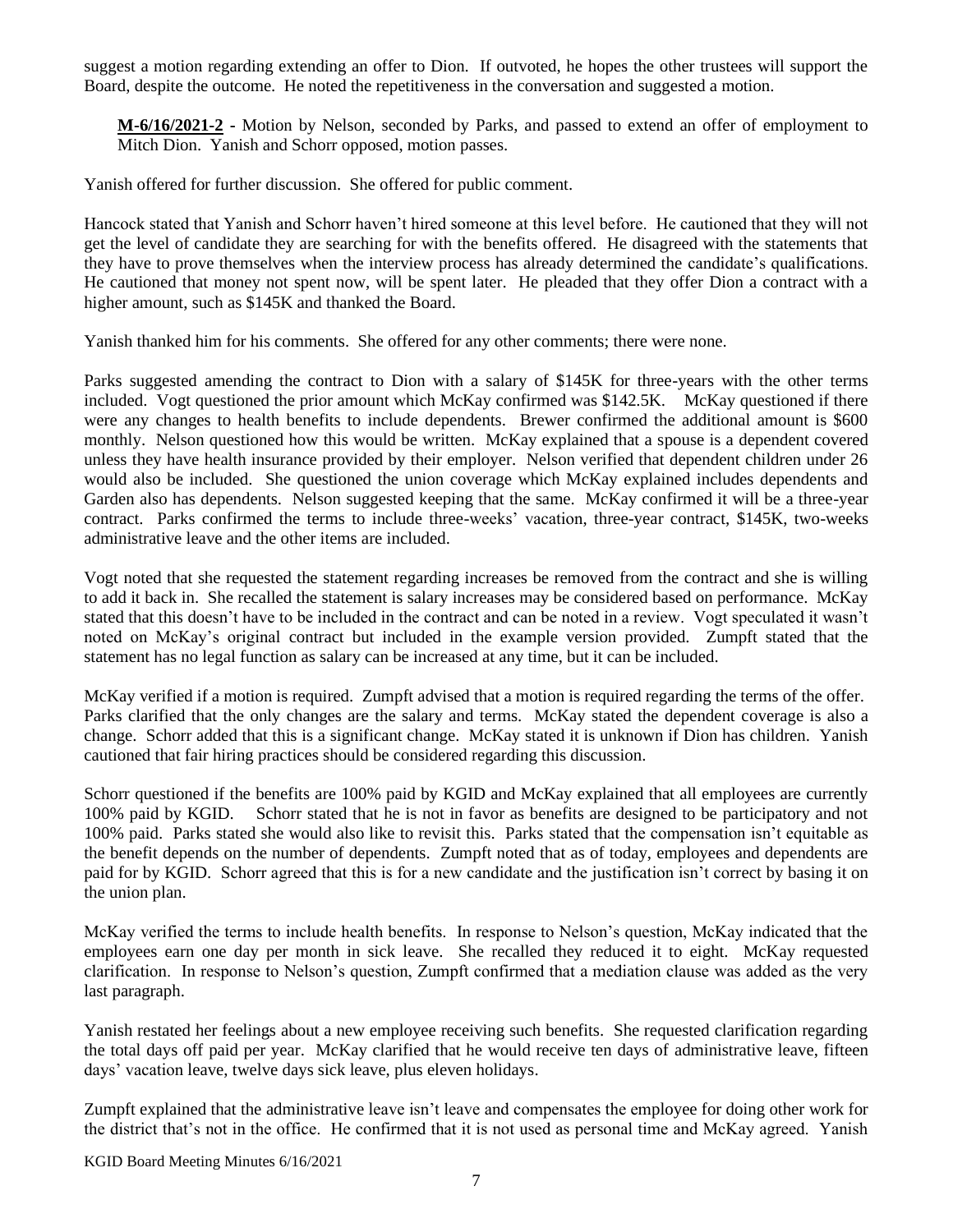questioned the need for administrative leave. McKay explained that it is compensation for work done outside of office hours including such as other organization's meetings. He added that overtime is not received to attend these functions and board meetings. Yanish stated that this should be part of an exempt employee's duties. McKay explained that the other exempt employees also receive this type of compensation. Zumpft confirmed that if McKay attended an out-of-town conference, he would be paid administrative leave and his check would be the same amount. Parks commented that hours worked should not depend on location. Vogt noted that administrative leave could be used for personal use.

Parks confirmed that is forty-eight days total. In response to Yanish's question, McKay stated that when he was hired, he received four weeks' vacation and two weeks administrative leave. Parks noted that this is more than the amount being offered. McKay explained that he had earned that amount prior at KGID. Yanish commented that this is too much.

Nelson verified the terms to be offered as follows: \$145K, employee dependent coverage on insurance, employee benefits would be eighty hours, twelve days per year of sick days, eleven holidays and three weeks' vacation leave and a three-year term. Nelson questioned the need for a motion and Zumpft confirmed it is necessary to extend the offer. Nelson also suggested that a board member extend the offer. McKay suggested that the offer come from McKay or Zumpft. Nelson offered for a letter from the board extending the offer and Zumpft confirmed that McKay's letter would be on behalf of the trustees.

Nelson made a motion to offer a revised contract to Mr. Dion. Yanish offered for any other discussion from the trustees; there was none. She offered for public comment; there was none.

**M-6/16/2021-3 -** Motion by Nelson, seconded by Parks, and approved to provide a revised offer of employment to Mitch Dion to include a salary of \$145K, with employee benefits to include the employee's dependents for coverage on health insurance, eighty hours of administrative leave, twelve days of sick leave to match all other employees, three weeks' vacation leave and a three-year at will contract term. Yanish and Schorr opposed. Motion passes.

Nelson stated that while we are having negotiations with Dion, there should be an advertisement to invite other applicants. Nelson questioned if the advertisement example was provided as she would want to include general management experience within Public Works to see if someone extremely qualified is interested before making the final selection. Yanish offered for Nelson to request this as a motion.

McKay stated that he received applicants from the Public Works people from the websites it was posted on. Indeed, generated applicants that weren't close to required qualifications. Nelson suggested going with the professional websites and McKay confirmed he will use APWA, AWWA and RWA.

Nelson made a motion and proposed a two-week advertisement to be published as soon as possible to include managerial experience and public works to run for two weeks within the professional website. Vogt seconded. Per Zumpft's request for verification, McKay indicated that applications must be received by July 2, 2021.

Vogt requested to receive a copy of the new advertisement via email. Yanish verified Nelson's official motion. She offered for any other trustee comments.

Yanish stated that this will not be a fruitful effort. She feels we are dealing in bad faith by advertising the position requirements while negotiating with a candidate and have two other candidates that we are considering. She would prefer not to waste any more of the staff's time dealing with applications considering the three applicants remaining. She offered for any other trustee comments.

Schorr concurred with Yanish. He referred to applicant Mrs. Rigdon who has applied for the position. He questioned the applicant's opinion of their status at this time. He explained he hasn't heard the trustees explain that the procedure was wrong and questioned the justification of extending the application period. He suggested moving forward with the existing candidates in lieu of a new search.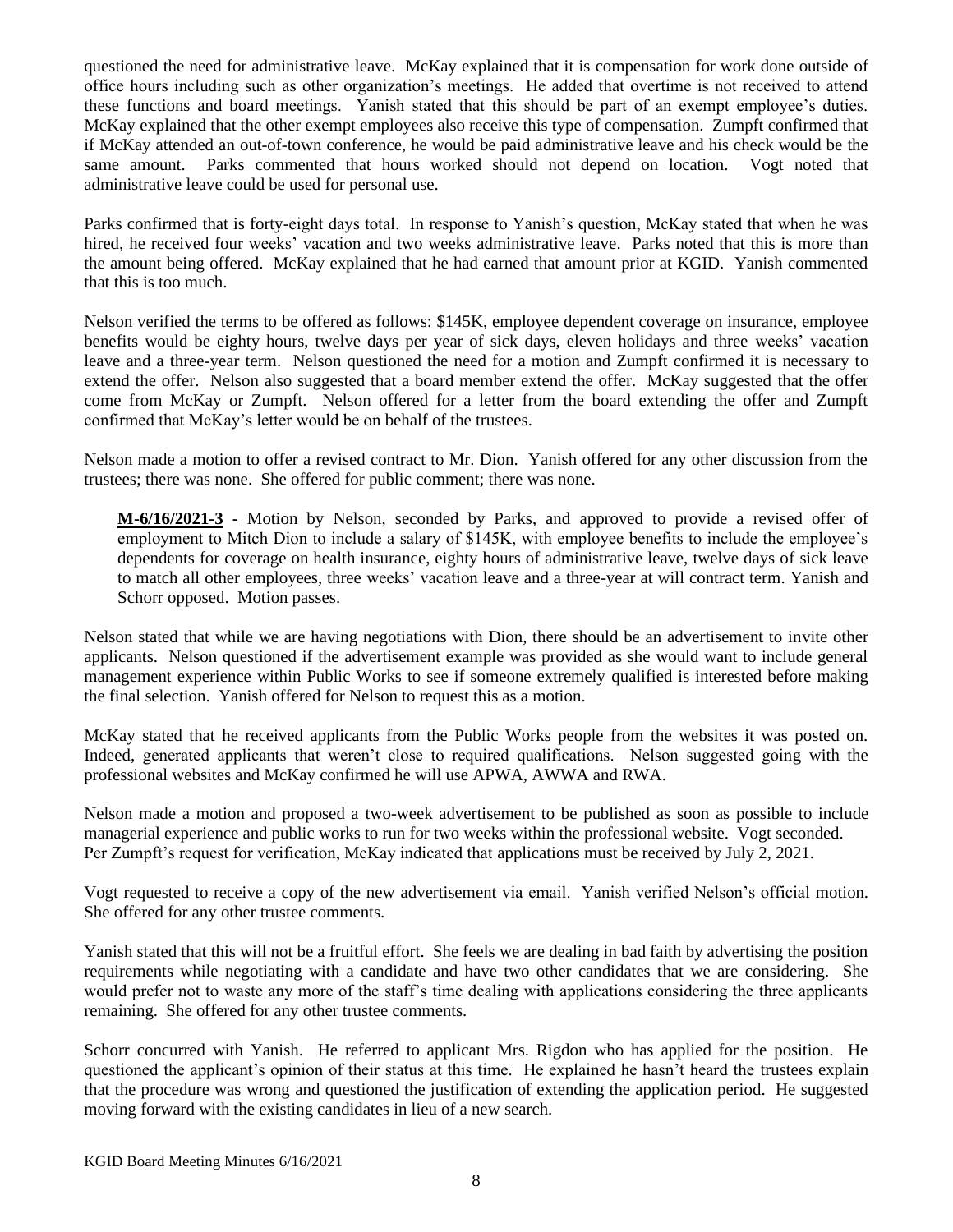Parks requested confirmation from Zumpft that the process suggested complies of related laws regarding the letter to Dion. She questioned if the other candidates should be informed. McKay suggested the board always be transparent.

Yanish suggested notifying Dion that we are advertising while we are negotiating with him and McKay agreed. She requested guidance from Zumpft regarding creating new criteria as new qualifications would be requested. Parks explained that they are narrowing the requirements.

Schorr requested clarification regarding possible acceptance of the contract and the advertisement term. Vogt understood it was not posted simultaneously, and Schorr disagreed. Parks suggested requesting response by the weekend in order to place the advertisement Monday. Zumpft noted the advertisement costs and Parks suggested cancelling immediately if Dion accepts. In that event, McKay suggested informing each of the candidates that the position has been filled. Parks agreed with advertising during negotiations with Dion and Zumpft agreed it is permissible. She confirmed we have a motion and a second.

Yanish requested clarification regarding the advertising process and questioned if the trustees would reevaluate the applicants. McKay explained that a similar process would be followed but applicants without management or public works experience would be excluded. Yanish stated that the other two top candidates would not have the qualifications and questioned if they should be disqualified. Nelson replied that they should not be disqualified. Yanish questioned if that is fair to the other applicants, adding that they want to be fair for best hiring practices.

Nelson suggested disqualifying the other top two candidates and then reevaluating them if no other candidates apply. McKay agreed with Yanish's concern regarding equal opportunity and explained that the qualifications should be set and then lowered later, if necessary. Nelson agreed and stated she supports the higher experienced candidates and if they don't have a response, she would like to reconsider the others.

In response to Yanish's question, McKay estimated the staff would spend 4-5 hours on the advertisement and the cost would be \$1,000-\$1,500 depending on the total for all three websites. Yanish questioned if the staff could process the applications in 4-5 hours. McKay replied that he doesn't expect many applications if the general management or public works experience requirements aren't satisfied.

Parks requested clarification if they are requesting general management or managerial skills as the requirement. Brewer noted that managerial experience would include a casino manager, for example. McKay suggested Public Works Management experience. Parks agreed, noting that including the word General would be too limiting. McKay noted that this would include Garden, but not Rigdon as she doesn't have public works manager experience.

Yanish stated that she is not comfortable with changing the job requirements and minimal qualifications for the job or re-advertising the position when we are negotiating with candidates. Schorr agreed, noting there would be two sets of qualifications during negotiations. Yanish explained that it should be fair and equitable for all of the candidates. Regarding policy making, she doesn't feel this improves our ability to hire a new General Manager.

Schorr questioned how the prior applicants will know to re-apply. Parks explained that approximately forty of the applicants do not have managerial experience. Yanish stated that this is decisive policy making and doesn't support re-opening the position. Parks replied that they are not setting policy and they are only hiring someone.

Vogt stated that she prefers to offer the contract to Dion as soon as possible and advertise after a couple days. Yanish noted this is awkward for the other existing candidates as well. Parks questioned the timing of the advertisement and McKay confirmed he could have it ready to publish Monday and Zumpft can work on the contract.

Brewer commented that this will notify the top two remaining candidates that they aren't what they are looking for. Parks noted that Nelson has made those comments.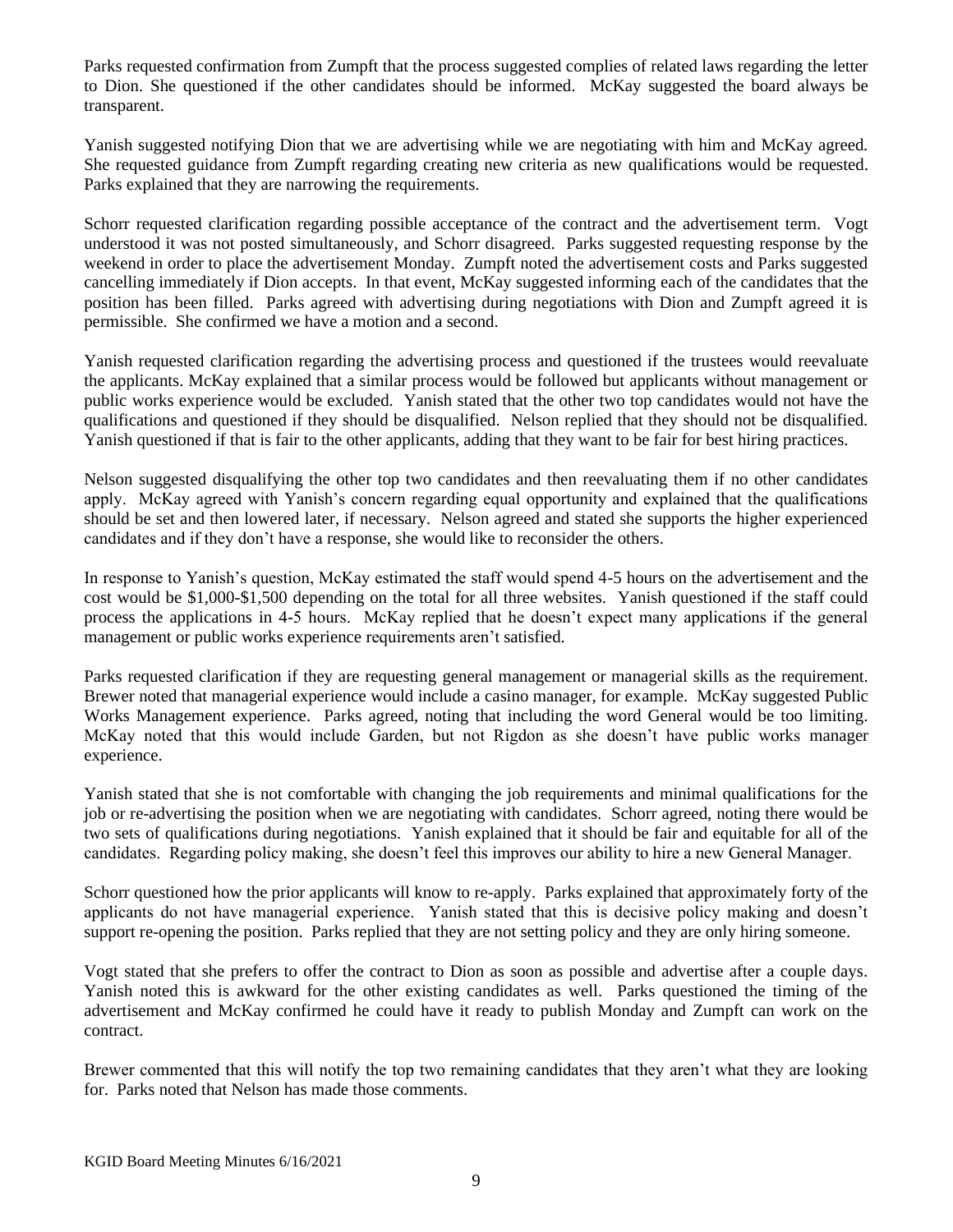Yanish referenced the motion and offered for it to be shot down or amended. She stated that the Board appears to support offering the contract to Dion and then advertise. She questioned any possible amendment to the motion. She offered for a future date to be determined or to anticipate another board meeting to decide the next steps.

Nelson offered to amend her motion to request the advertisement to be placed after a response is received from Dion or the deadline of Monday morning at 8:00 a.m. McKay verified that she would like "general" removed and include "managerial and public works experience". Vogt agreed.

Parks questioned how long Dion will have to review the contract. McKay offered to provide the contract as early as tomorrow morning.

Yanish requested clarification of the motion. McKay confirmed that if there is no reply from Dion by Monday at 8:00 a.m., the ad will be placed for applications to include managerial experience and public works to run for two weeks within the professional website. Zumpft confirmed that this is for zero or negative response from Mr. Dion. Nelson confirmed and Vogt seconded.

Yanish offered for further discussion. She questioned the procedure to notify the other candidates of their status. McKay offered to send an email explanation that is the same and transparent.

Nelson requested to notify them of the open application period and offered for them to respond with any interest. McKay confirmed if requested, their applications and resumes would be included again for review. Parks confirmed this is only for the top two candidates. Yanish verified the same.

There were no other comments from Trustees. Yanish offered for public comment; there was none.

**M-6/16/2021-4 -** Motion by Nelson, seconded by Vogt, and approved to post a for applications to include managerial experience and public works to run for two weeks within the professional website if there is no reply from Dion by Monday at 8:00 a.m. Schorr and Yanish apposed, motion passes.

Yanish offered for any other discussion on Item 6 before moving on. McKay confirmed none was needed.

Zumpft stated he had an inquiry that doesn't require a response. He questioned if Yanish supports the Board's action. Yanish confirmed that she always supports the Board's action, despite being outvoted. She noted that there cannot always be 100% consensus, but they speak one as a board. Zumpft posed the same question to Schorr, and he confirmed he supports the Board's action. Zumpft thanked them.

Yanish stated that discussion generally brings out better outcomes. She noted the comments are respectful and there is good communication. She added that the board will change again fairly soon and therefore, so will the dynamic. She added that it is a functioning board doing our best. She noted the Board is doing their due diligence regarding the hiring process.

## **DISCUSSION AND POSSIBLE ACTION ON COMPENSATION PACKAGE FOR CAMERON MCKAY FOR TRANSITION/INTERIM MANAGEMENT**

Yanish noted the document provided and questioned if it represents a sample contract. McKay explained that the sample contract provided is the current contract for the General Manager for Indian Hills with the terms redacted. He works as a consultant sitting in as General Manager. The funds are based on his loaded rate and McKay did the same. He stated that he added in the cost of insurance and noted the high amount is the cost of the job and he explained that the cost of car allowance, insurance and PERS is included, which will now be his responsibility. He included the other employee costs were provided for reference.

Vogt commented that the terms were very clearly stated and supports this contract. She made a motion to accept the compensation package for Cameron McKay for the transition/interim management to the new General Manager. She questioned the hours and days for work and McKay explained it will be the same as his prior work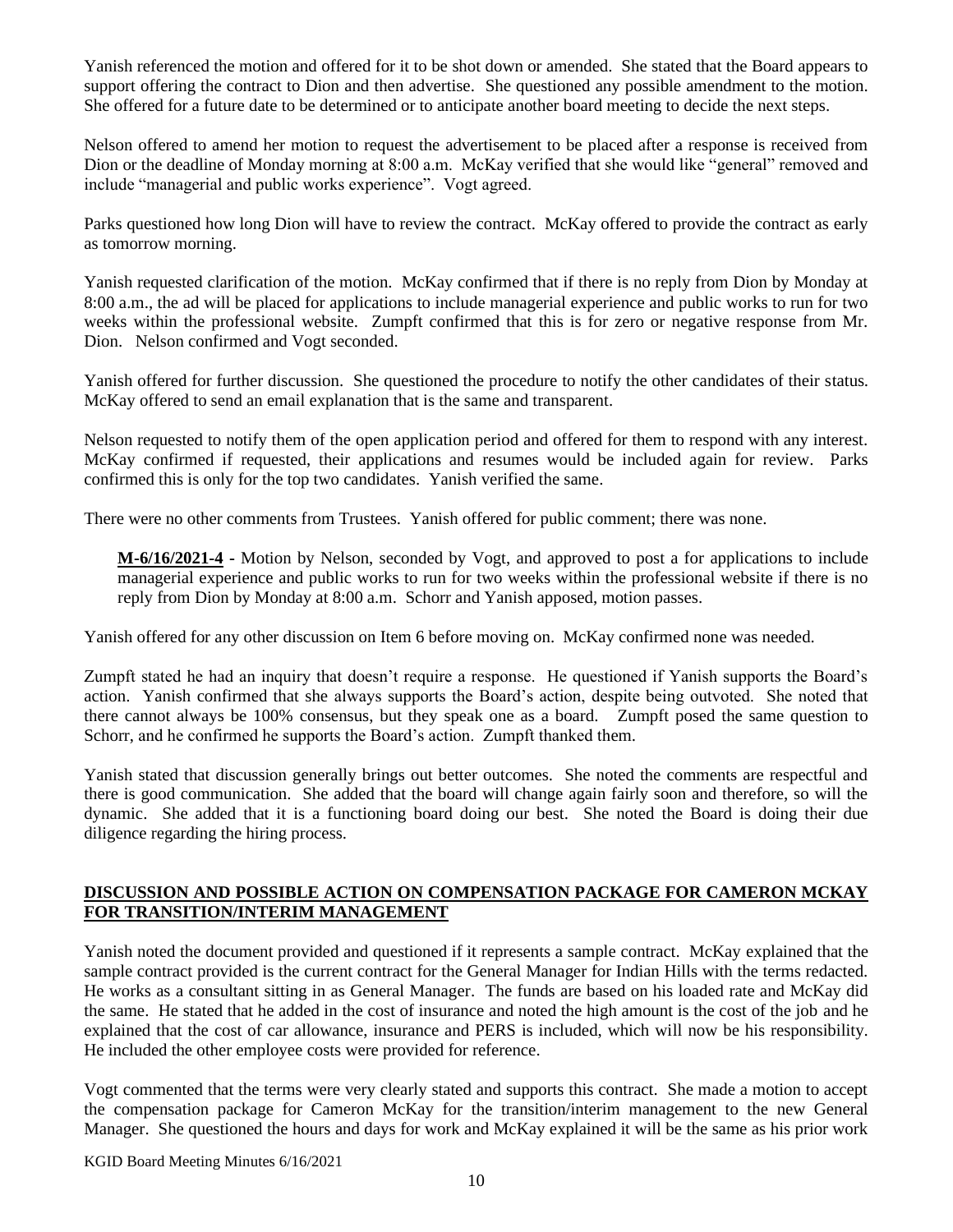schedule, adding that if he doesn't work for a day, he will not be paid. Parks verified he will have the same office and McKay confirmed there will be no changes. He noted that someone should be in attendance as there is much work and oversight to be performed. He added that monitoring costs for the district is done 3-4 times per week to review invoices. He stated that he will be cooking hot dogs for Rotary at Edgewood for two days, which he won't get paid for as he won't have Administrative Leave. He noted that the contract can be daily or monthly, based on the Board's will.

Nelson noted there is a motion and requested discussion. Vogt withdrew her motion. Yanish confirmed there was no second to the motion.

Nelson stated that she reviewed the contract and rates. She noted that as a consultant a higher hourly rate would be paid but she doesn't feel comfortable adding the PERS and insurance to the burdened rate if the district is still paying these. McKay confirmed these benefits will not be paid on his behalf beginning July 1, 2021. Nelson questioned retirement payments to other employees. McKay explained that a PERS regulation requires \$200 monthly subsidy. Nelson stated that she would recommend negotiating the hourly rate of \$85 (increased by 25%). She stated that the contract provided isn't ideal and offered to review important parameters. She suggested reporting to the Board as per usual with a Board Report, provide a schedule to the Chair regarding work availability two weeks at a time, submit an invoice for hours similar to a sub-contractor, permitted use of computer and cellphone and business vehicle from the office. McKay confirmed he would not take the vehicle home. Parks requested confirmation that a contractor could use a company vehicle and McKay verified this.

Nelson offered for any comments regarding the contract. Schorr questioned the term of the contract. McKay stated that in the best scenario, the contract would be through August 31, 2021, which would provide time to hire with a one-month transition period.

Parks questioned if this includes training the new General Manager and McKay confirmed. She questioned if Garden could handle this as he is being considered for the position. McKay explained that Garden has his own position, and this is completely separate. Parks stated that the office previously operated without a General Manager and offered to come into the office for a few hours a day to supervise. She noted that Trustee Hayes previously came into the office to supervise.

Nelson admitted that there were probably items missed at that time because the General Manager's contract was terminated. She feels it is an asset to have McKay present to introduce the new General Manager to the community. Parks questioned if Garden could introduce the new General Manager. Nelson stated that it would be a good transition to have McKay available for a week or two. She noted that McKay could explain some things including the buildings and project updates.

Vogt agreed with Nelson and thanked McKay for offering to assist. She doesn't believe that anyone on the Board has the knowledge or experience to address issues with the district. She noted that Garden has experience, but he has his own job to attend to and it wouldn't be easy to do it along with acting as General Manager.

Parks stated that Garden acts as manager when McKay is on vacation or at conferences. Nelson explained that McKay and Garden make arrangements during those circumstances so that McKay's presence wouldn't be needed. Nelson suggested an abbreviated schedule to assist. Parks questioned the hours.

Nelson and Vogt stated they would like McKay available 40-hours per week. Vogt suggested that enough time be offered to encourage McKay to be around. McKay explained that when he is at a conference, he interacts via email constantly. When he is on vacation, he is called and emailed. He explained that he is requesting the amount for the value of the job and would not be willing to accept less.

Schorr requested clarification regarding McKay's contract if Dion accepts. McKay explained that Dion would have to provide his current employer with a month's notice, to approximately July 21, 2021, and estimated that he could start work on July 26, 2021. McKay offered to stay until the end of August, noting that he wouldn't be in the office full time once Dion is here.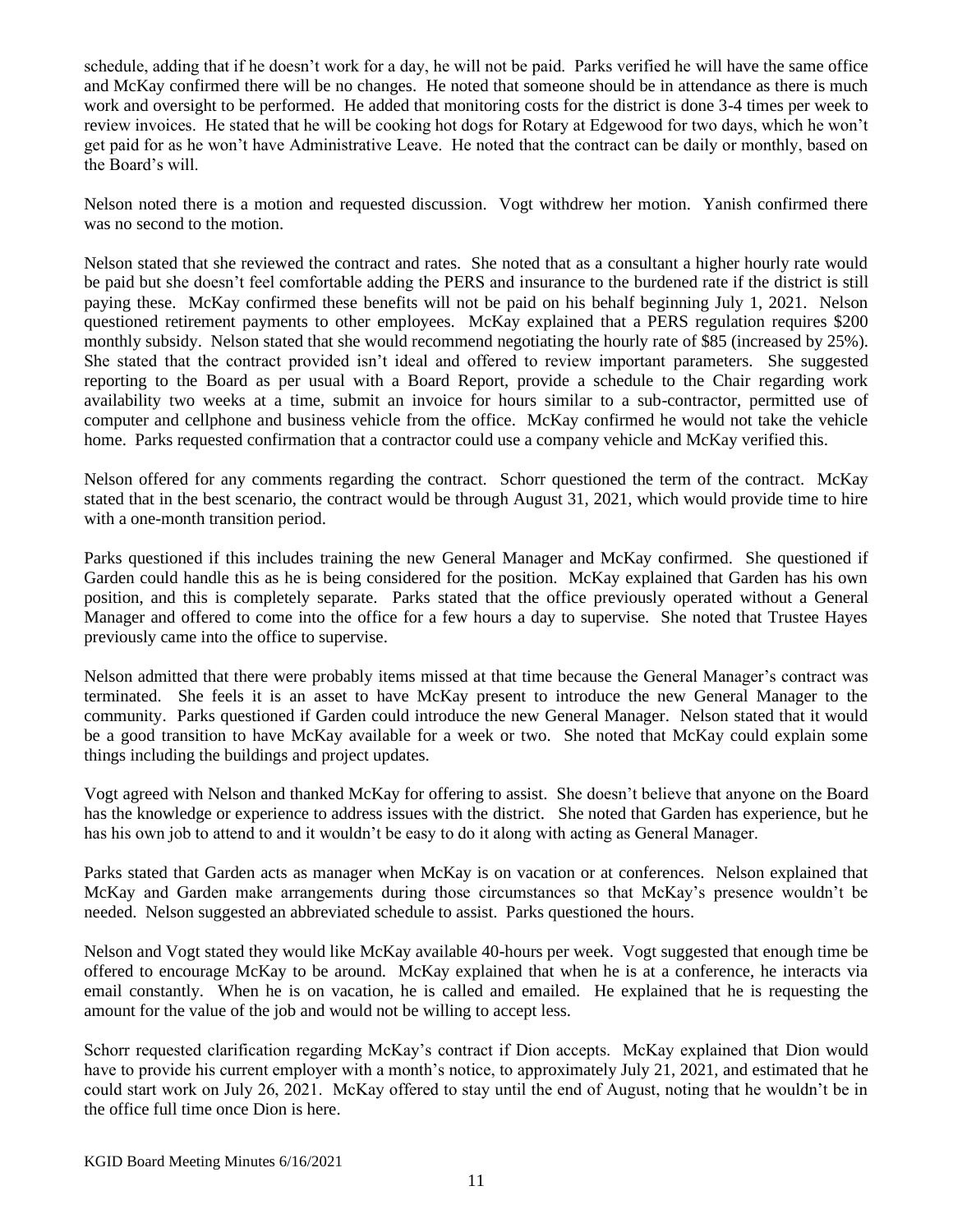Schorr questioned the terms of the contract and questioned if it is complete. Zumpft explained that the Board would be approving keeping McKay per the contract terms stated. The contract is terminable on 30-days' notice. Schorr noted that past contractual agreements were not completed, including Dion's contract and McKay's previous contracts. Zumpft agreed and suggested if the Board is interested in retaining McKay, they provide the parameters for completion. He noted the contract draft may be workable but not in its current form. Zumpft added that he has worked on that contract, but he would make additional changes.

Vogt noted the terms on Page 2 that would need to be changed. Zumpft explained that the contract can be terminated with 30-days' notice. He referenced Dion's contract of 3-years, that was also terminable. Parks verified McKay could be terminated with 30-days' notice. She suggested a shorter timeframe such as two weeks.

Vogt stated that she doesn't want to be unprepared for a catastrophic event. She noted that this situation is different than before because McKay is willing to cover during the transition. She reiterated her appreciation for McKay's willingness to assist.

Schorr questioned the need for a new contract versus an extension to the existing contract. McKay explained that he has already signed up for PERS and cannot continue as a state employee.

Parks requested Yanish's comments. Yanish stated that when someone is not an employee, they have to pay their own taxes, health insurance and other expenses. She supports having McKay stay on during the transition at the terms he proposed.

Parks questioned if McKay was willing to provide 40-hours per week. McKay explained that he will not be paid if he doesn't work, and he will provide a schedule. Nelson noted that appointments and days off will be expected. Parks confirmed that McKay will provide a timecard. Yanish added that contracted employees set their own schedule which is a distinction between a contracted individual and an employee. She supports a time sheet and schedule.

Schorr stated he supports the continuation during the transition and questioned the calculations for the terms. McKay explained that Brewer assisted in calculating his total cost for the year divide by 2,080 for an hourly burdened rate of \$98.58. McKay explained that the burdened rate includes FICA and Social Security if not part of PERS. Parks noted that contracted individuals don't receive PERS.

Nelson noted the contract includes a requirement of a General Liability Policy. She questioned if a contractor would be reported on Worker's Compensation and McKay explained that he has to carry this personally. The amount includes Worker's Compensation. McKay confirmed he has already obtained this policy.

Nelson stated that her independent contractors are reported to worker's compensation and included in her premiums. McKay confirmed he has a \$5M Liability Policy. Nelson questioned if this amount covers the Board if he makes a gross error while working for KGID. Zumpft stated that the district's coverage will still protect the District for his acts, along with his own policy.

Nelson questioned if the motion includes parameters that Zumpft could draft the contract for review. She questioned if a final contract could be approved via Zoom before approving. Zumpft confirmed.

Parks requested clarification regarding the burdened rate including PERS. Zumpft explained that the burdened rate is the cost for the district to retain McKay as an employee. McKay confirmed this is the current cost of the district to pay McKay. Parks noted that McKay is also collecting PERS. Zumpft confirmed that this is his offer to work for the district and the PERS was earned as he is now retired. Parks questioned the need to pay PERS additionally.

McKay confirmed the hourly rate requested is \$113.43, which includes insurance, with \$110.00 rounded plus \$3.43. McKay added that he would be willing to accept \$108.00 plus \$3.43. Nelson questioned if he would accept \$100.00 and he declined. Vogt reminded the Board that it is better to pay now, than later. As a responsible board member, she wants someone present that is qualified adding that it is not a long period of time.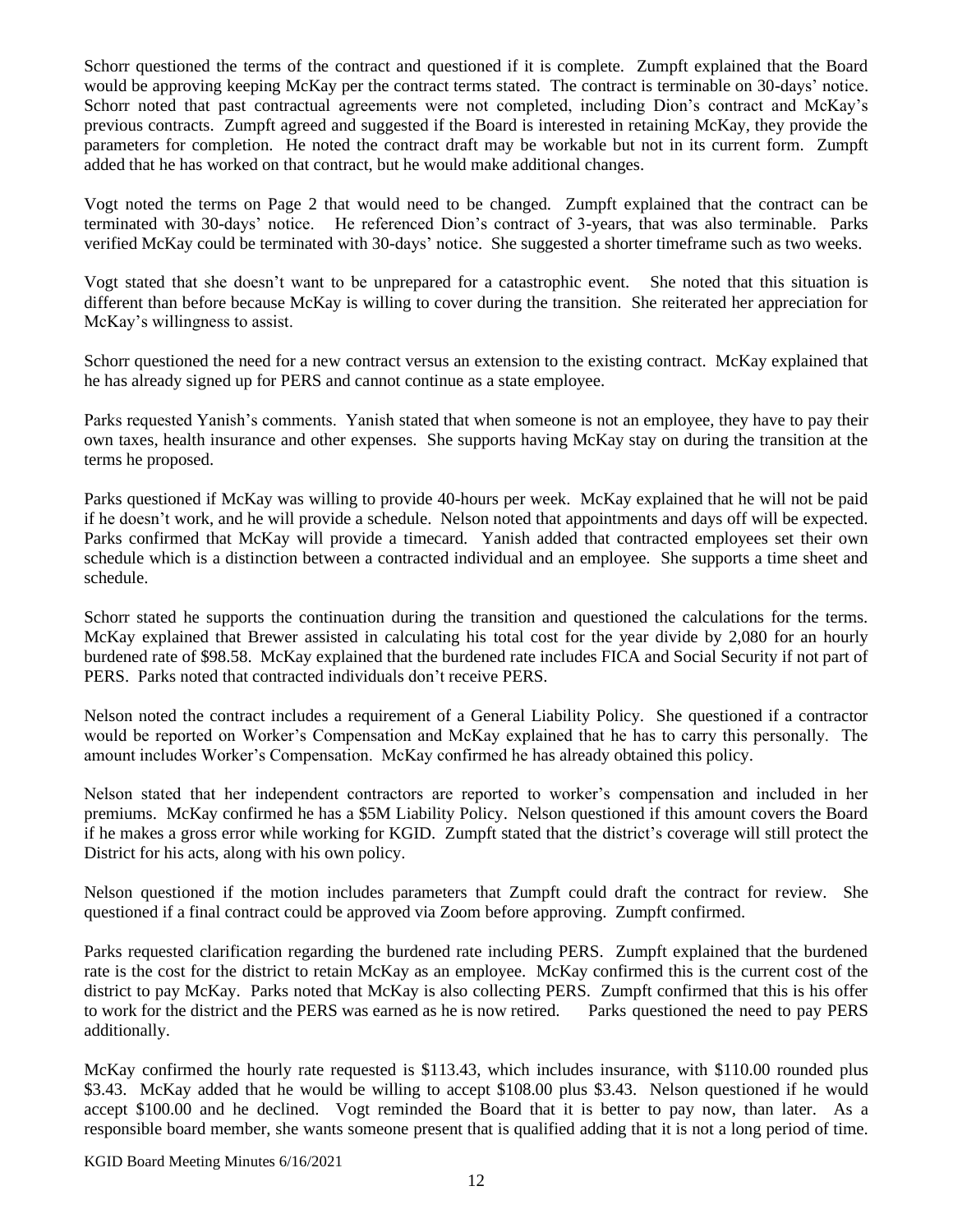McKay explained that this is will not cost the district extra until there are two General Managers present. Parks stated that the staff is well trained and can handle any emergency. Vogt questioned if Garden should have to do two jobs. Schorr noted that Garden would have to do two jobs until his position is filled if he were to be promoted. Vogt stated that there are many issues to be addressed with that matter and suggested that discussion for another time.

Nelson questioned if Yanish would like to call for public comment or a motion. Yanish noted the importance of having costs covered when you are not an employee. She offered for public comment.

Charles Hancock stated that there were no attachments to the agenda, including a contract or terms. He noted that he checked the website as he was making his statements. Initially he did not support \$110 per hour, noting some duplicate payments, but he has reconsidered. He has an issue with 40-hours per week as he doesn't think that is necessary. He thinks McKay should be consulted as required and not in the office 8-hours per day. He feels the contract should be on as required, hourly basis with a minimum call of 2-hours to cover his drive time. He disagrees that a contractor should never set their own hours as a consultant works for the Board. The Board should decide the hours and timing. He feels \$110 is high, but he can support it.

Nelson thanked Hancock for his comments and offered for any other public comment.

Sandi Braddock Stated that she agrees with Hancock and the consultant has a contract with the Board and is considered a contract worker. She stated that the Board should set the hours and terms of the contract. She supports a minimum time for McKay to come to the office.

Yanish confirmed there were no additional public comments. She offered for additional board comments. Schorr confirmed there is no motion.

Nelson requested a consensus from the Board regarding hours for McKay. In response to her question, McKay explained that each day is different and filled with unanticipated issues. He offered to provide a schedule, including any personal appointments affecting his schedule. Parks stated that she often comes into the office and Garden and McKay are both gone. She stated that she would be livid if they are paying McKay \$110 per hour and he isn't in the office. She encouraged communication to the office staff regarding scheduling. She questioned if there will be duties performed outside the office and McKay confirmed. He explained that Judy is informed of his whereabouts and Judy confirmed.

Yanish questioned if McKay will be approved up to 40-hours per week. Parks didn't support this. Schorr questioned the amount of time required. McKay explained that he works 35-55 hours per week and offered to limit it to 40-hours. During the transition, it will be approximately 20-hours per week as instruction only will be provided. McKay noted that the full 40-hours may not be utilized. Parks questioned how this can be written into the contract.

Zumpft stated that McKay should be present when needed and there shouldn't be a limit on his hours. There should be confidence in McKay that he will treat the district fairly or they should part ways now. Vogt agreed.

Nelson questioned if hours work should reference "anticipated up to 40-hours per week". McKay noted it should not have a maximum in case there is an emergency. She provided an example of McKay being out of town and Garden in charge. She verified with the Board that this would be acceptable. McKay stated he liked the verbiage she suggested.

Vogt stated that she is happy that McKay is willing to assist and doesn't believe he will take advantage of the district. She supports the language provided.

Nelson questioned if the terms could be provided, and the contract approved now. McKay restated her question. Parks noted the money has to be approved. Zumpft stated a consensus for the contract is needed. Nelson verified a motion is needed. Yanish agreed to set the terms via motion.